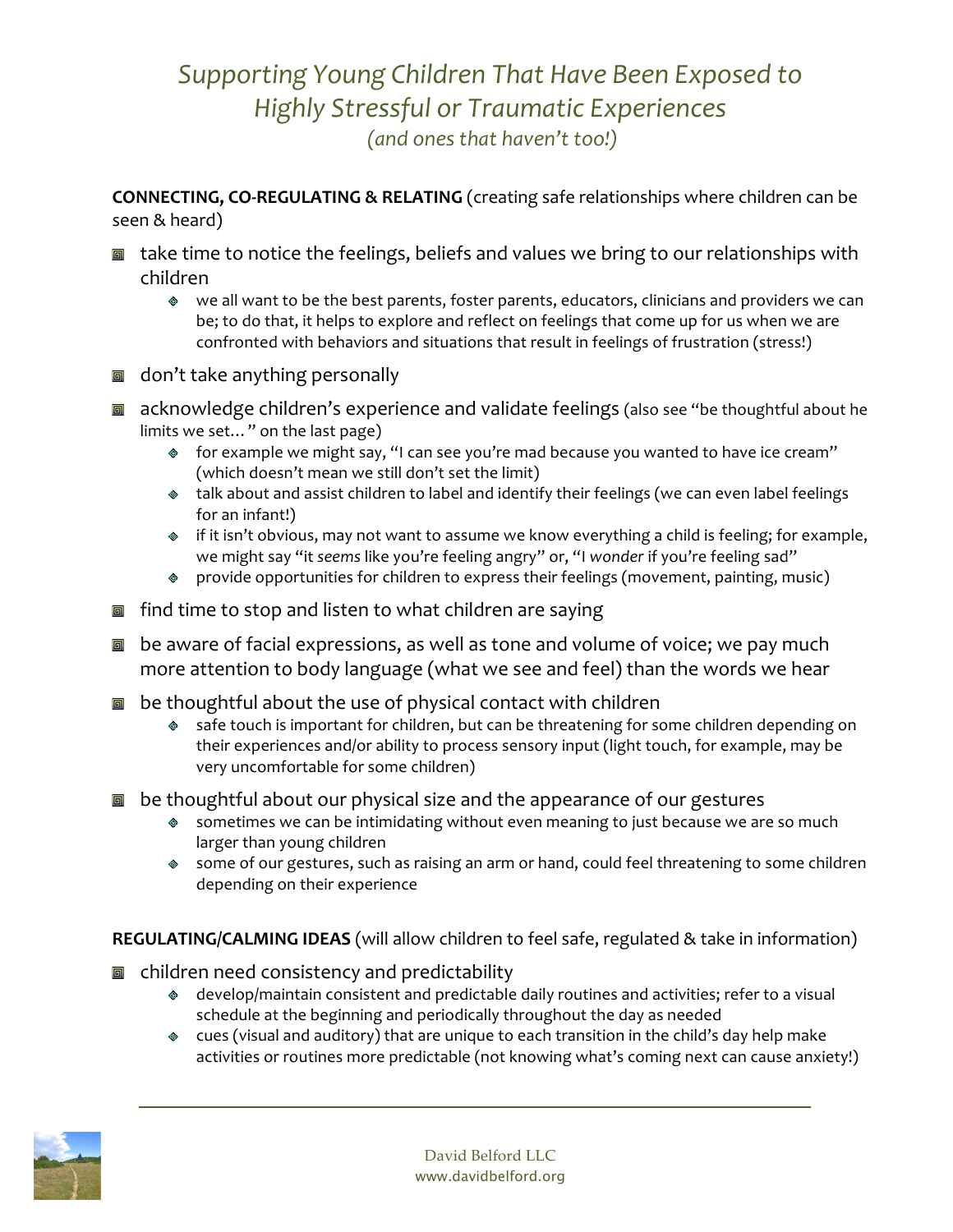- consistency is important in terms of the physical, but also the *relational* environment, where consistency of caregivers is as important as consistency in the way caregivers respond to children
- anticipate possible triggers related to the child's experience that might activate their stress response, sending them into high arousal
- address fears when appropriate
	- reassure them (to the extent possible) that they are safe
- provide quiet/private spaces 回
	- if a child finds quiet space helpful, teach the child how to use those spaces when they are overwhelmed, over stimulated or simply need some quiet time
- offer ample opportunities for messy (sensory) play
	- ◈ sand, water, finger paints, shaving cream, lotion, etc.
- proprioceptive input (input to muscles, bone joints and connective tissue) can help calm the nervous system
	- try activities such as play dough play; carrying around, pushing or pulling heavy objects; bear hugs; pillow sandwiches; jumping games; always read children's cues and respect what doesn't seem helpful to them
	- be aware that for some children, some types of proprioceptive input can excite the nervous system (sends them into high arousal)
- offer ample opportunities for patterned and repetitive sensory input (see box on last page)
	- $\overset{\circ}{\bullet}$  patterned and repetitive sensory input is calming for children and helps organize the nervous system (decreases arousal level); examples are walking, drumming, many types of music, rocking, action songs, simple movement games (like ring-around-the rosy) and relaxation activities like full body breathing
- **s** simple games that create structure and reduce chaos are organizing
	- for example, age-appropriate puzzles, patterned block play, sorting and matching games
- spend time outside at parks, playgrounds and, in general, out in nature

**POSITIVE & EMPOWING EXPERIENCES** (helps children develop positive beliefs about themselves including their sense of confidence and competence)

- find opportunities to empower children
	- create opportunities for children to be successful in relation to completing tasks, in social situations, and in their play
	- during play, try following a child's lead by letting them direct the play
	- offer choices when possible
- teach skills and, where developmentally appropriate, include the children in problem solving
	- rather than offer immediate solutions to challenges that come up for children, include them in the solution (for example, if two children are fighting over a toy, we might say, "Hmm, there's only one toy here and you both want it, I wonder what we should do?")